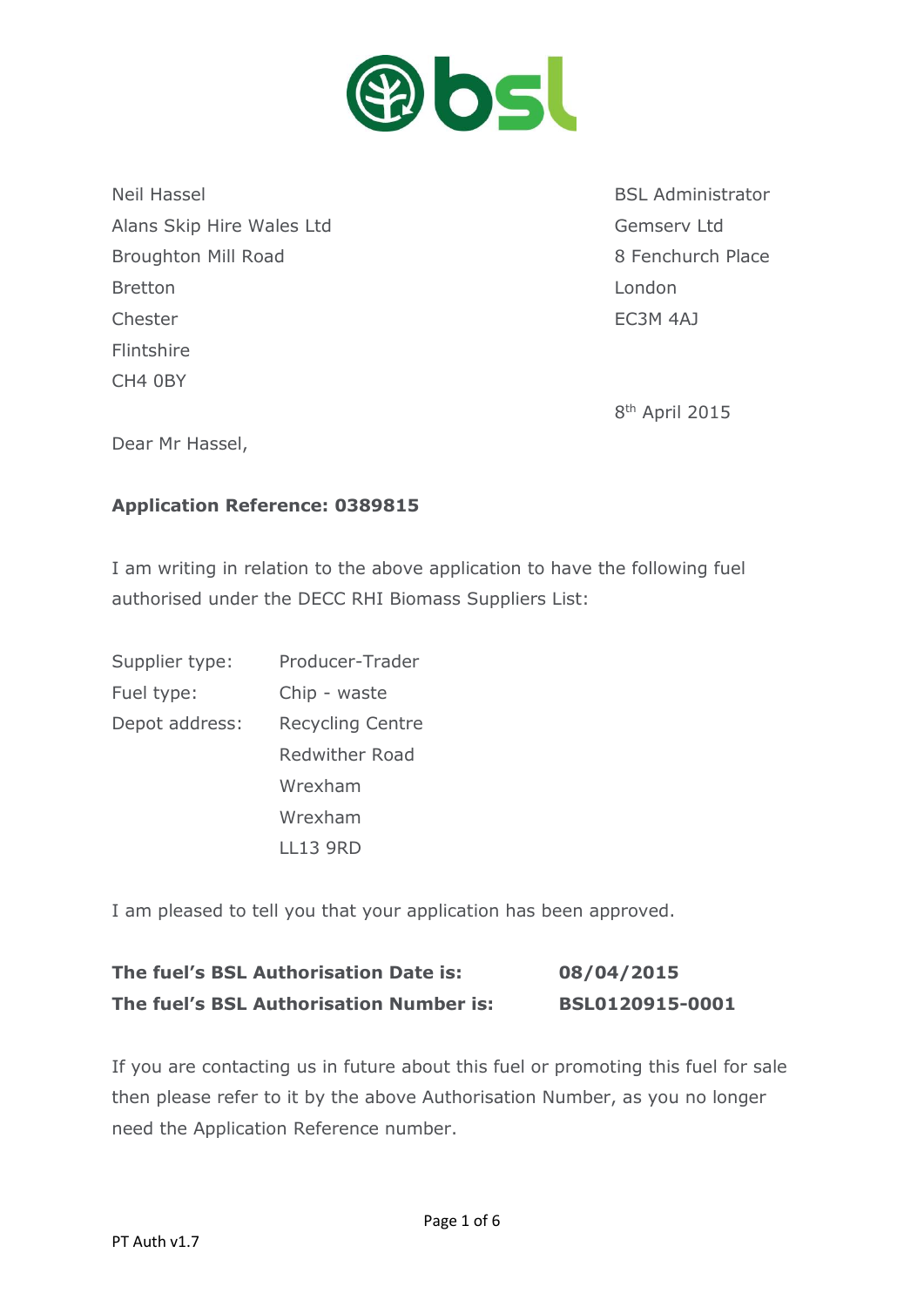

The consequences and next steps following this authorisation are:

- You may now promote this fuel as BSL authorised
- We will add this fuel to the list of authorised fuels published on the BSL website.
- We will add this fuel to the BSL Applications Portal, so that Traders applying to the BSL may select it as one of their fuel sources.
- If you are an RHI participant who produces this fuel using raw materials you purchase from other suppliers of raw materials and process yourself, for use in your own installation, you will need to retain proof that your fuel is authorised on the BSL for the purposes of demonstrating compliance to Ofgem once the RHI Biomass Sustainability regulations come into force. For more information see the BSL Q&A [http://biomass-suppliers](http://biomass-suppliers-list.service.gov.uk/)[list.service.gov.uk/.](http://biomass-suppliers-list.service.gov.uk/)
- You are now eligible to use the 'BSL Authorised' Mark, as issued with this authorisation letter. It has been developed for use to show authorisation of individual fuels at particular locations (depots or production sites) This Mark must not be used to imply authorisation of an organisation. It can only be used in conjunction with authorised fuel(s). Compliance with the brand guidelines (found at http://biomass-suppliers-list.service.gov.uk/) is a condition of continued use of the Mark(s). Misuse may result in withdrawal of permission to use the BSL Authorised Marks, and other action including litigation, arbitration, and/or other actions including removal from the BSL.
- Remember that we will require updates from you should the characteristics of the fuel change materially, and we will also require quarterly submission of certain reporting data. We may in future audit you in relation to this fuel. Details of the records you need to keep for audit are enclosed with this letter.
- If selling to end-consumers, you are also required to provide proof of purchase to your consumers that shows the fuel's BSL Authorisation Number and other relevant information. This was part of the Terms and